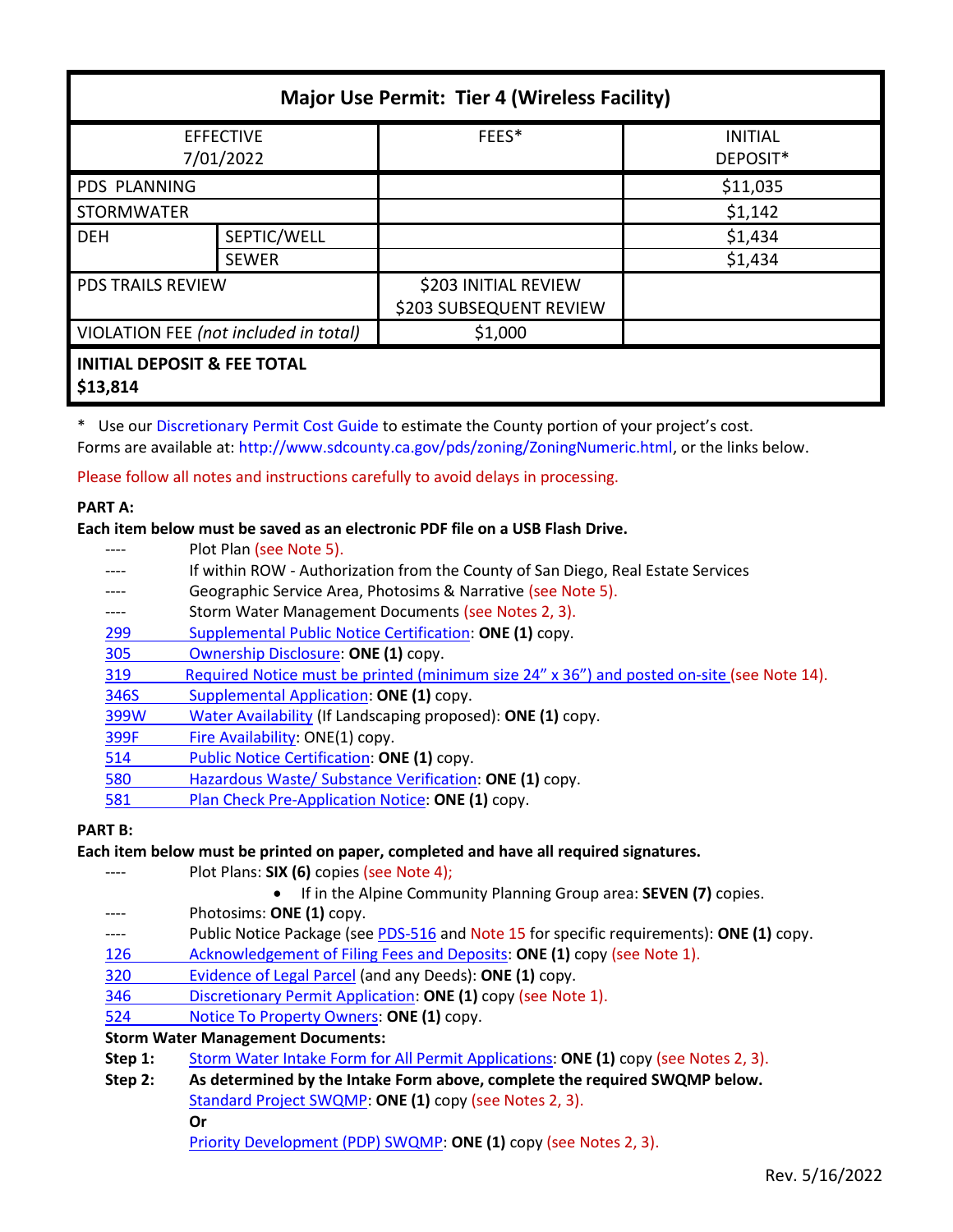In addition to the above requirements, all wireless telecommunication projects are required to submit additional information listed under the Wireless Facilities Section in the **PDS-313 Major Use Permit Applicant's Guide** (for example: Geographic Service Area Maps, Alternative Site Analysis, Photo-simulation, etc.).

# **PART C:**

### **All items below are for your information. Please do not bring in these items.**

| 090        | <b>Minimum Plot Plan Information</b>                                      |
|------------|---------------------------------------------------------------------------|
| 209        | Defense and Indemnification Agreement FAQs                                |
| 247        | <b>Fish and Wildlife Fees</b>                                             |
| 298        | <b>Supplemental Public Notice Procedure</b>                               |
| <u>313</u> | Major Use Permit Applicant's Guide                                        |
| 374        | <b>Resource Protection Study</b>                                          |
| 515        | <b>Public Notice Procedure</b>                                            |
| 516        | <b>Public Notice Applicant's Guide</b>                                    |
| 906        | <b>Signature Requirements</b>                                             |
|            | Policy FP-2: Fire Code Compliance for Cellular Facilities (If Applicable) |
|            | Policy G-3: Determination of Legal Parcel                                 |

### **NOTES:**

### 1. **IMPORTANT:**

A Registered Property Owner **MUST SUBMIT** a **Signed Letter of Authorization** for an Agent if; An Authorized Agent signs the PDS-346 form and is not the registered owner of the parcel.

Or, the parcel is owned by two or more registered owners.

Or, not all of the registered owners are signing the PDS-346 form.

Or, the Authorized Agent is not the Financially Responsible Party.

Or, the parcel is owned by a Corporation.

# **ADDITIONALLY:**

Financially Responsible Party **MUST SIGN** form PDS-126.

Financially Responsible Party **INFORMATION MUST MATCH EXACTLY** on form PDS-126 Authorized Agent **may sign** form PDS-346 **ONLY IF ATTACHED** to a **Signed Letter of Authorization.**

- 2. Save each complete Study, Report, Plot Plan, Map, etc., as an electronic PDF file onto ONE (1) USB Flash Drive. Provide only ONE (1) USB Flash Drive. Submit only the requested files. Files CANNOT have any security restrictions or passwords. Please name each PDF file on the USB Flash Drive based on the "Title or Type" of document being submitted (examples: Plot Plan, Resource Protection Study, Grading Plan). Please note: the USB Flash Drive will not be returned.
- 3. The Storm Water Intake Form determines whether a project requires a Standard SWQMP or Priority Development Project (PDP) SWQMP. These forms and documents must be submitted on paper and as PDF files on the USB Flash Drive and have all required signatures.
- 4. Six (6) copies of the plot plan are required, grading and elevation renderings of structures if structures are proposed. Seven (7) copies of the plot plan are required if the project is within the Alpine CPG area. Plans are to be stapled together in sets and folded to 8½" x 11" with the lower right-hand corner exposed. Minimum sheet size 11" x 17"; standard engineer scale.
- 5. USB Flash Drive must contain all required documents, including Geographic Service Area (before and after), copy of Visual Impact Analysis (Photosims) and a written narrative addressing the requirements listed in Section 6984 of the Zoning Ordinance (see Note 2).
- 6. Zoning Staff: please note on the PDS-346 if project qualifies for Policy FP-2.
- 7. Cell Sites Adding Generators: Existing approved projects that are adding generators require a modification to the existing permit.
- 8. Applicant will receive PDS-319 (Notice of Application) and PDS-382 (Flagging Procedure for Projects) at submittal.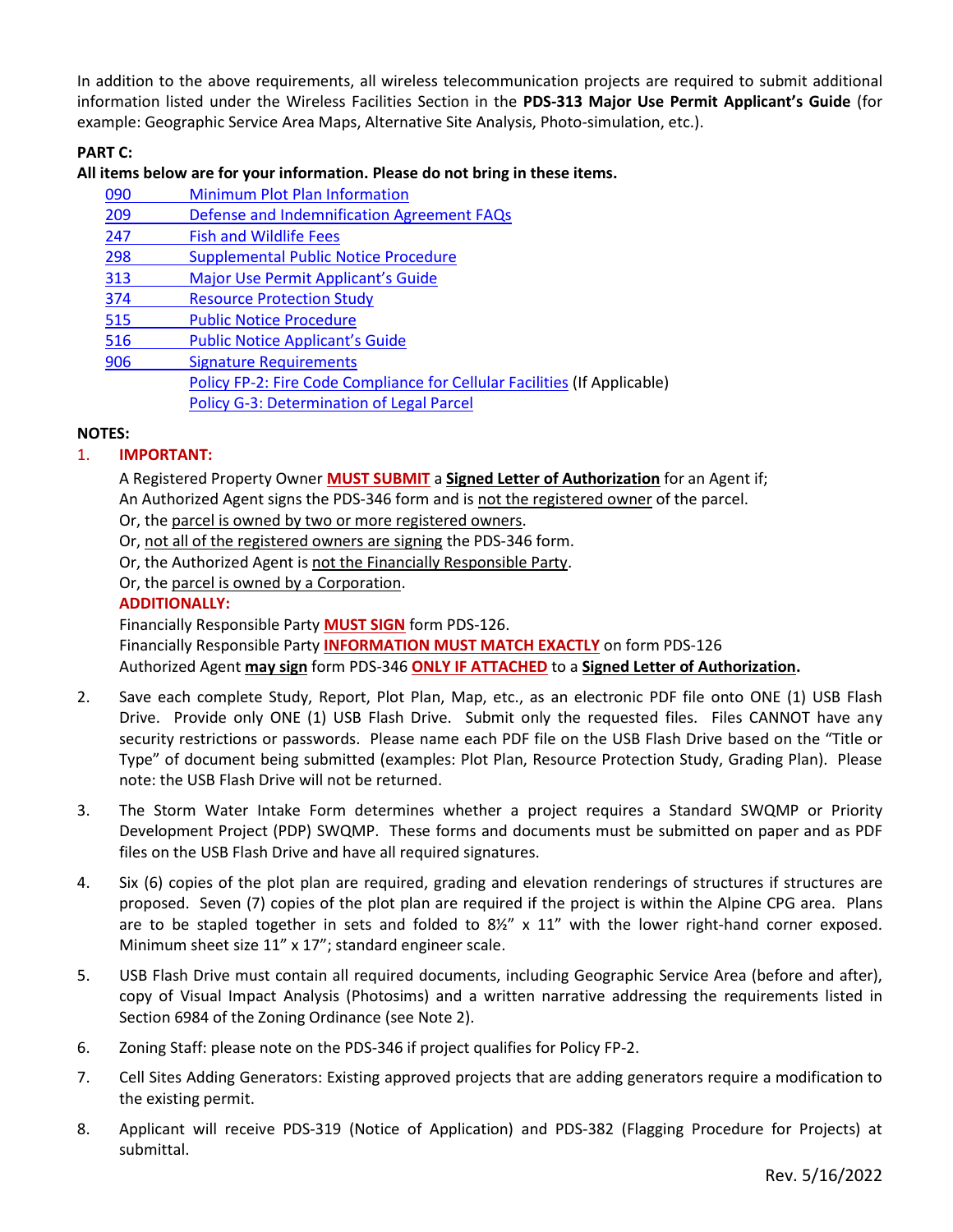- 9. Project goes to local Community Planning Group and/or Design Review Board for recommendation.
- 10. Verify and indicate legal status under "Comments" in ACCELA.
- 11. If project is a violation, plans must have Code Compliance Officer's stamp before accepting the application.
- **12. Show the following on the plot plans:** 
	- Property owner's name and address,
	- Vicinity Map,
	- Assessor's parcel number for the property,
	- North arrow and scale (engineer scale),
	- Indicate all setbacks (front yard, exterior side yard, side yard and rear yard),
	- Indicate the square footage and footprint of all existing and proposed buildings, including lease area for proposed cell site,
	- Show distances of cell site structure to property lines and road centerlines,
	- Identify use of all existing and proposed structures,
	- Easements shown and labeled,
	- Show proof of access to a publicly maintained road. Roads, access easements and driveways shown and labeled, list length and width,
	- Indicate leach lines and septic system (indicate As-Built septic layout),
	- Show how lot will drain and all Stormwater BMP's,
	- Show the driveway(s) and all open parking areas, include paving material and slope.
- 13. Your application package must be complete when you bring it in for submittal. The submittal process begins at the main "Check-In" counter on the first floor.
- 14. The applicant is responsible for the initial posting of the notice(s) and assuring that the notice(s) stays posted until the eleventh day after final action is taken on the permit application, at which time the applicant shall remove the notice(s). The Notice shall be posted within ten (10) days of payment of the application fees. Applicants shall use PDS-319 (Public Notice) which can be found at <https://www.sandiegocounty.gov/content/dam/sdc/pds/zoning/formfields/PDS-PLN-319.pdf> or can be requested at the time of application submittal. Please see PDS-298 and PDS-515 for complete posting requirements. **The applicant must email the Planner photo(s) showing that the required Notice has been posted.**

Failure to post or comply with the posting guidelines may delay processing of your project or delay the public hearing.

**On-Site Posting of PDS-319 is required for** Major Use Permits, Major Use Permit Modifications, Minor Use Permits, Minor Use Permit Modifications, Specific Plans, Specific Plan Amendments, Tentative Maps, Tentative Parcel Maps, and Zone Reclassifications.

15. Notice of the application shall be given to all property owners within 500' (feet) from the applicant's property and a minimum of 20 different owners. For example, if 20 different property owners cannot be found within a 500' radius, the notice area shall be expanded until 20 property owners are available for notification. See table on the next page for more details.